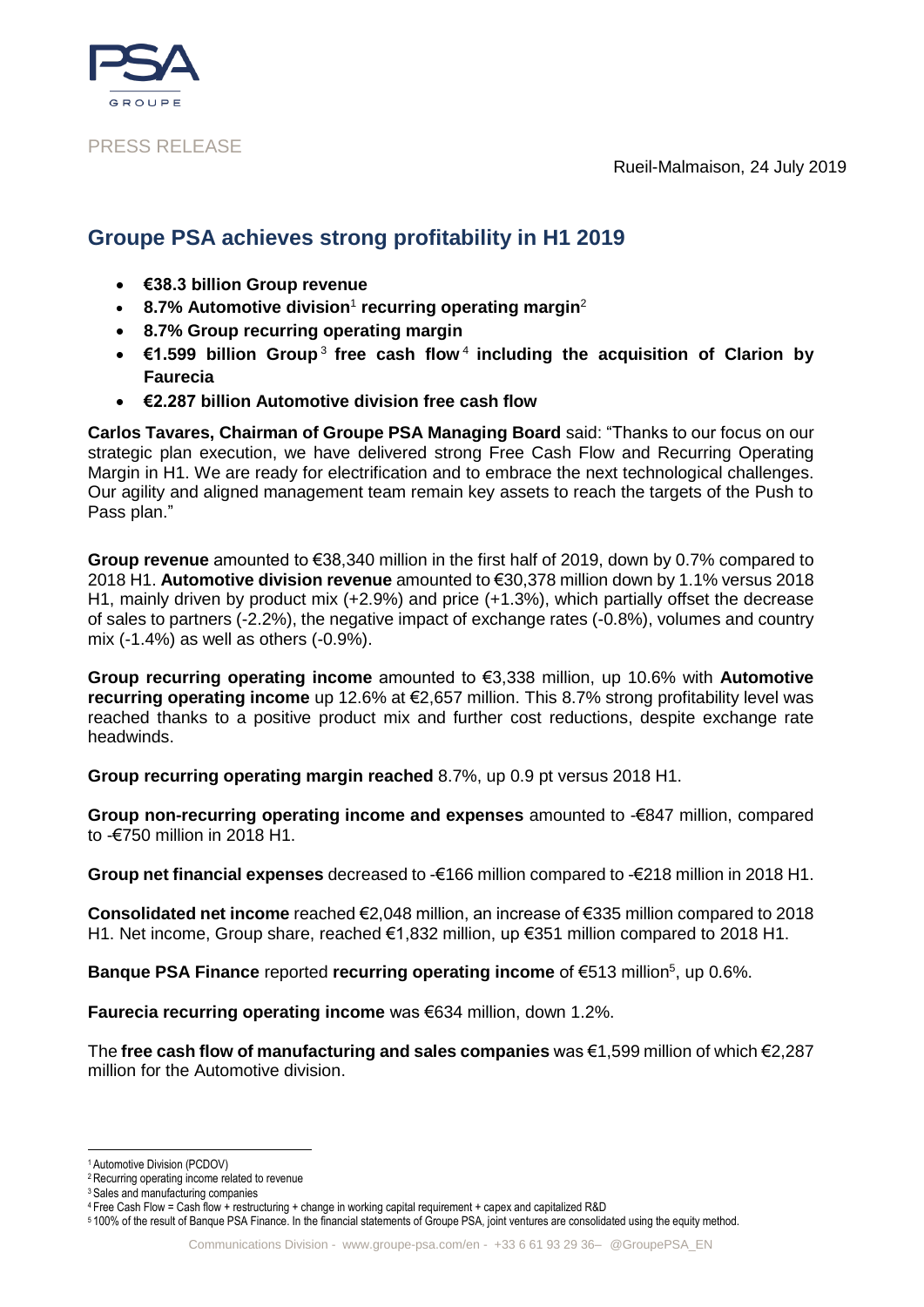

Total inventory, including independent dealers and importers<sup>6</sup>, stood at 659,000 vehicles at 30 June 2019, at the same level as 30 June 2018.

**The net financial position of manufacturing and sales companies** was €7,906 million at 30 June 2019 after IFRS 16 effect and Clarion acquisition by Faurecia.

**Market outlook:** in 2019, the Group anticipates a decrease by 1% of the automotive market in Europe, by 4% in Latin America and by 7% in China and growth of 3% in Russia.

### **Operational outlook:**

Groupe PSA has set the target to deliver over 4.5% Automotive recurring operating margin<sup>7</sup> on average for the period 2019-2021.

[Link](https://www.groupe-psa.com/en/finance/publications/) to the presentation of H1 2019.

### **Financial Calendar**

23 October 2019: Third-quarter 2019 revenue

*Groupe PSA consolidated financial statements at 30 June 2019 were approved by the Managing Board on 23 July 2019 and reviewed by the Supervisory Board on 23 July 2019. The Group's Statutory Auditors have completed their audit and are currently issuing their report on the consolidated financial statements.*

*The interim results report and interim financial results presentation for 2019 are available at www.groupe-psa.com, in the "Analysts and Investors" section.*

**Media contact: Karine Douet – +33 6 61 64 03 83 – [karine.douet@mpsa.com](mailto:karine.douet@mpsa.com)**

#### *About Groupe PSA*

*[Groupe PSA](https://www.groupe-psa.com/fr) designs unique automotive experiences and delivers mobility solutions to meet all customer expectations. The Group has five car brands, Peugeot, Citroën, DS, Opel and Vauxhall and provides a wide array of mobility and smart services under the Free2Move brand. Its 'Push to Pass' strategic plan represents a first step towards the achievement of the Group's vision to be "a global carmaker with cutting-edge efficiency and a leading mobility provider sustaining lifetime customer relationships". An early innovator in the field of [autonomous and connected cars,](https://www.groupe-psa.com/en/story/en-route-vers-la-voiture-autonome/) Groupe PSA is also involved in financing activities through Banque PSA Finance and in automotive equipment via Faurecia.*

*Media library: [medialibrary.groupe-psa.com](http://medialibrary.groupe-psa.com/) / [@GroupePSA\\_EN](https://twitter.com/GroupePSA_EN)*

-

<sup>6</sup> Including Peugeot importers outside Europe

<sup>7</sup> Automotive Division (PCDOV) recurring operating income related to revenue